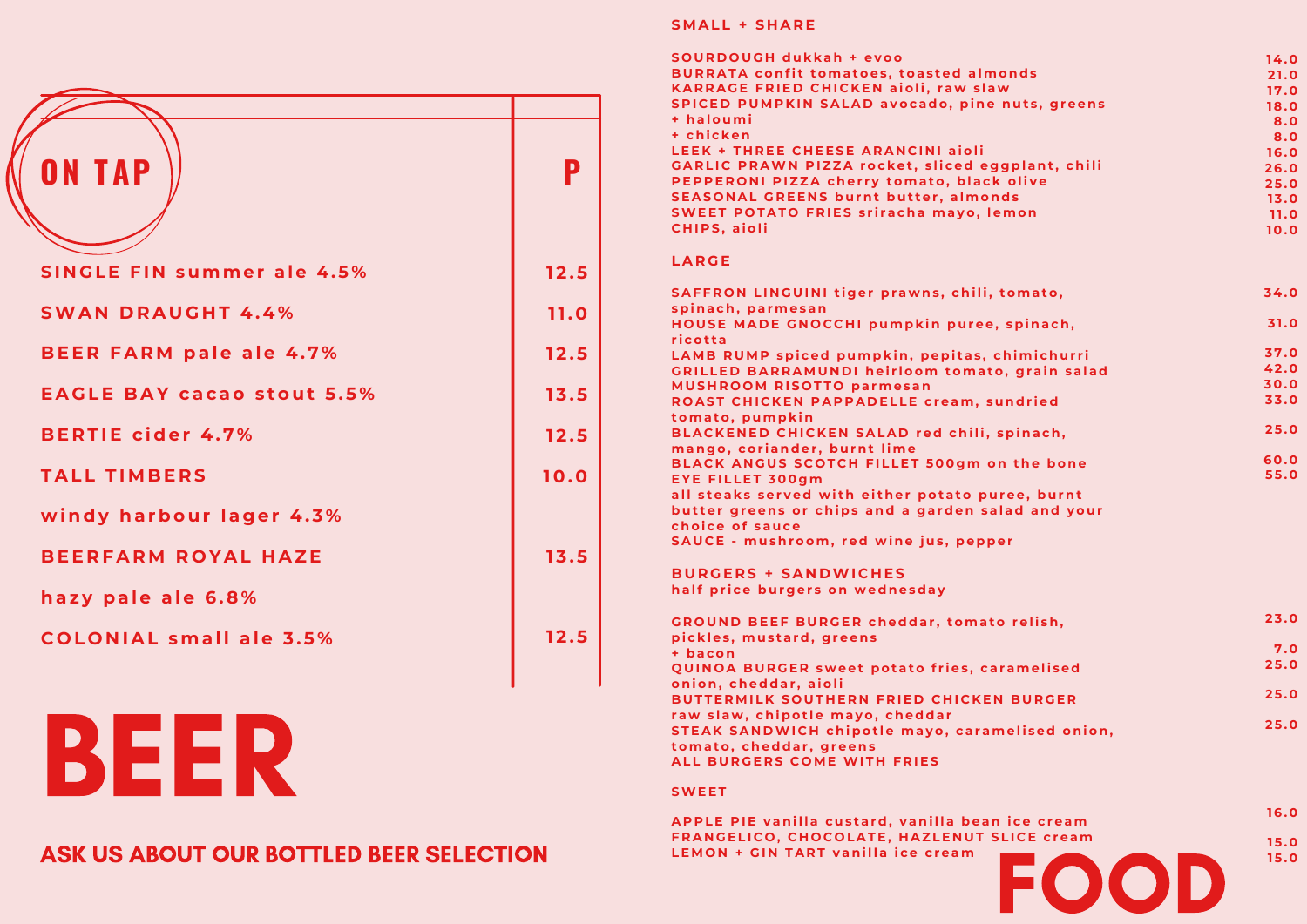| <b>RHUBARB + GINGER COLLINS</b>                                                 |      |
|---------------------------------------------------------------------------------|------|
| Fennel infused gin, rhubarb and ginger syrup, fresh lemon                       | 19.0 |
| juice, soda                                                                     |      |
| <b>GRAPEFRUIT MARGARITA</b>                                                     | 18.0 |
| anejo tequila, grapefruit juice, fresh lime, agave                              |      |
| <b>MAI CHAI</b>                                                                 |      |
| ruby chai infused rum, peach bitters, fresh lime, grapefruit<br>juice, falernum | 19.0 |
| <b>LYCHEE MARTINI</b>                                                           | 19.0 |
| lychees, vodka, fresh lime                                                      |      |
| <b>MALIBU BARBIE</b>                                                            | 15.0 |
| chambord, raspberries, mint, lemon, sparkling wine                              |      |
| <b>COLD BREW NEGRONI</b>                                                        | 18.0 |
| cold brew, campari, sweet vermouth                                              |      |
| <b>APPLE PIE</b>                                                                | 18.0 |
| vanilla vodka, apple cider, fireball, apple juice                               |      |
| <b>JUGS</b>                                                                     |      |
| LYNCHBURG LEMONADE                                                              | 55.0 |
| jack daniels, cointreau, lemon juice, lemonade                                  |      |
| <b>WHITE SANGRIA</b>                                                            |      |
| white wine, seasonal fruits, orange juice,                                      | 55.0 |
| aromatics                                                                       |      |
| <b>MOJITO</b>                                                                   | 55.0 |
| white rum, lime, mint, soda                                                     |      |
| feel like being extra? add on passionfruit,                                     |      |

**s t r a w be r r y or blood or an g e**





**FOOD VINO BEER COCKTAILS**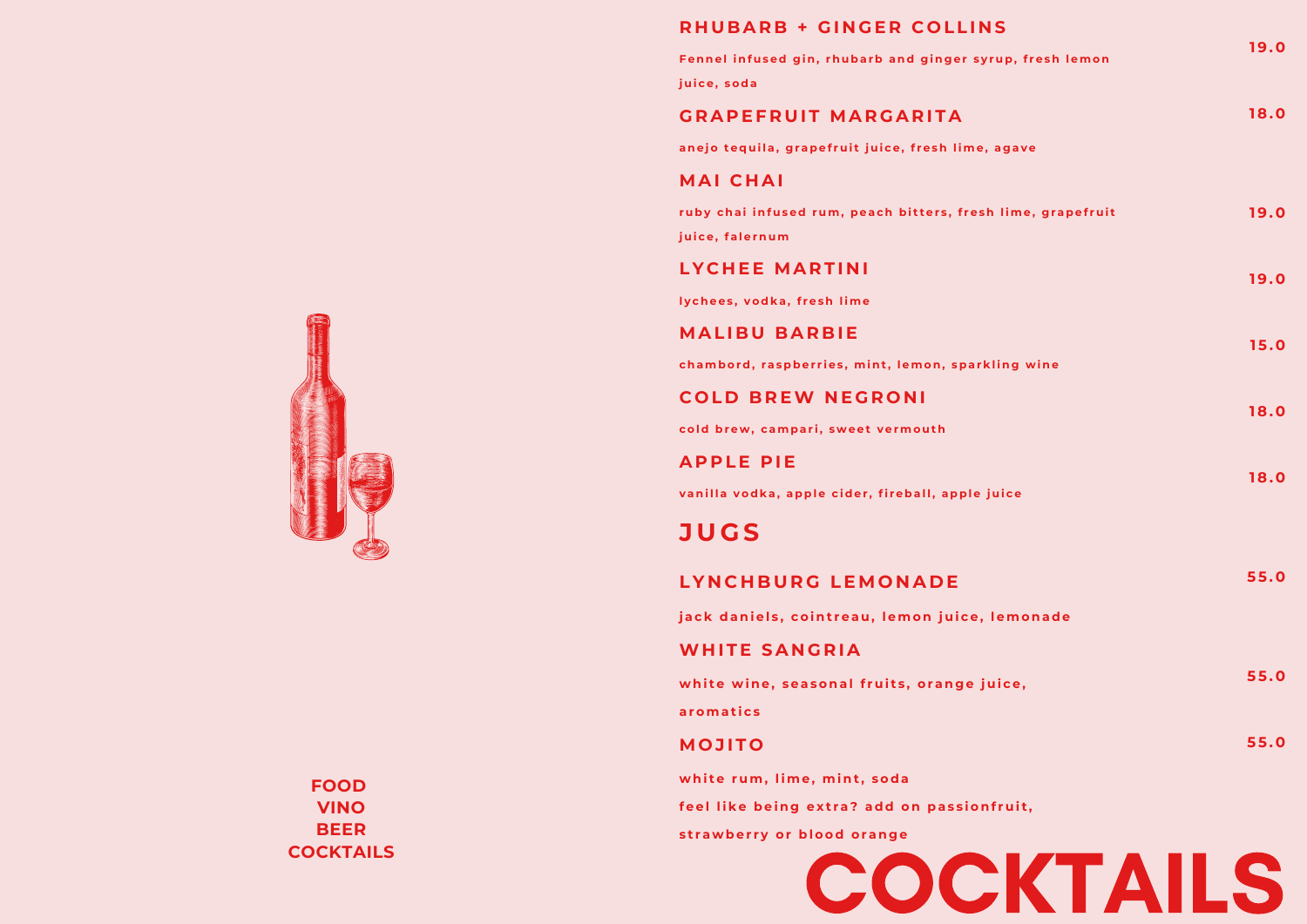

**FOOD VINO BEER COCKTAILS**